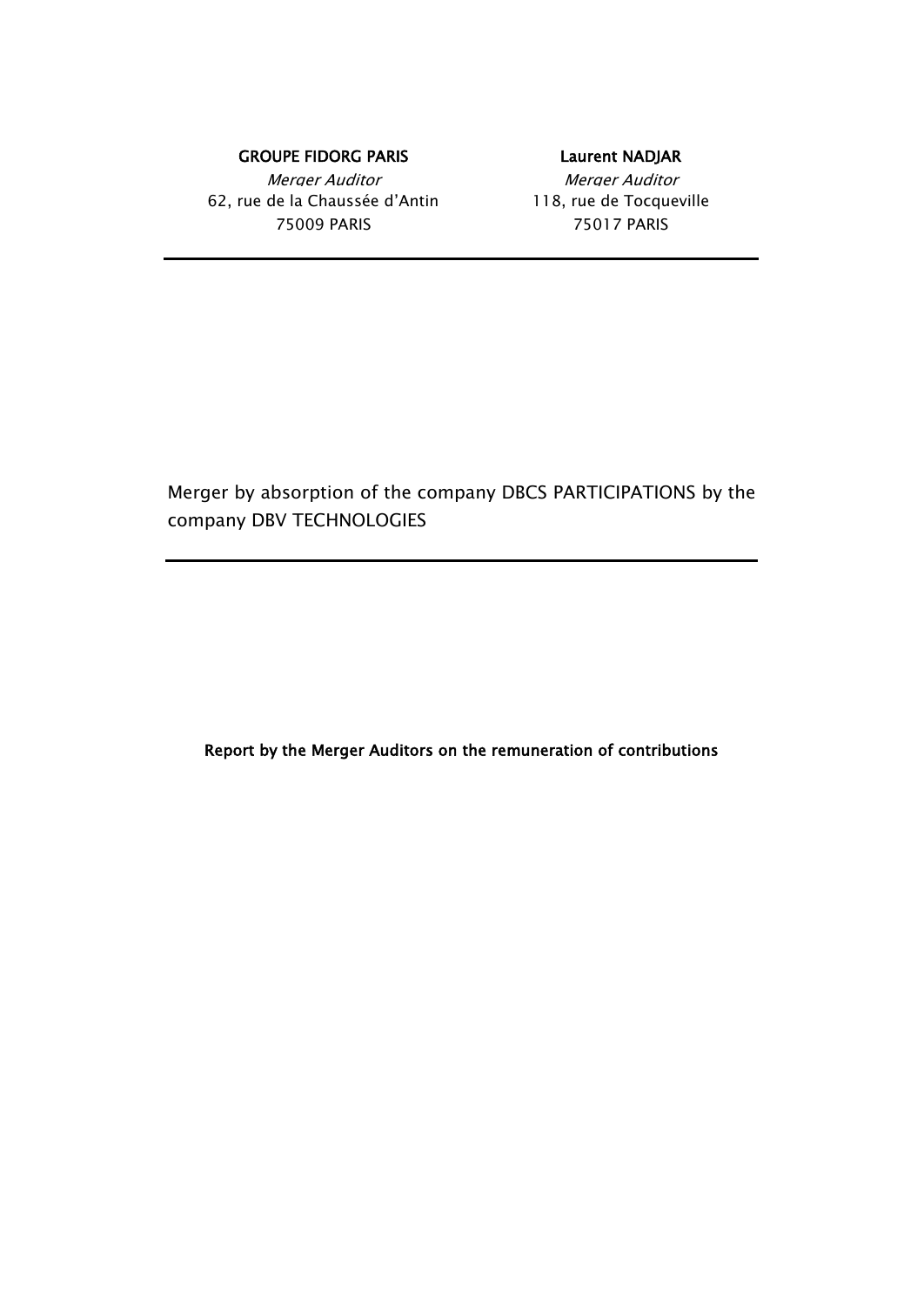# Merger by absorption of the company DBCS PARTICIPATIONS by the company DBV TECHNOLOGIES

#### Report by the Merger Auditors on the remuneration of contributions

To the Shareholders,

In the performance of the assignment entrusted to us on April 8, 2015 by the President of the Nanterre Commercial Court concerning the merger by absorption of the company DBCS PARTICIPATIONS by the company DBV TECHNOLOGIES, we have prepared this report on the remuneration of the contributions specified in Article L. 236-10 of the French Commercial Code, it being noted that our assessment of the value of the contributions forms a separate report.

The remuneration of the contributions results from the exchange ratio adopted in the draft merger agreement signed by the representatives of the companies concerned dated May 11, 2015. It is our responsibility to express an opinion on the fairness of the exchange ratio.

To this end, we have performed our due diligence in accordance with the professional guidelines of the national auditing body, Compagnie nationale des commissaires aux comptes, applicable to this assignment. These professional guidelines require investigations, on the one hand, to verify that the relative values attributed to the shares of the companies participating in the transaction are pertinent and, on the other hand, to analyze the positioning of the exchange ratio in relation to the relative values judged to be pertinent.

As our assignment is completed by the lodging of the report, we have no need to update this report to take into account facts and circumstances subsequent to the date of its signing.

Please therefore find, below, our findings and conclusions presented in the following order: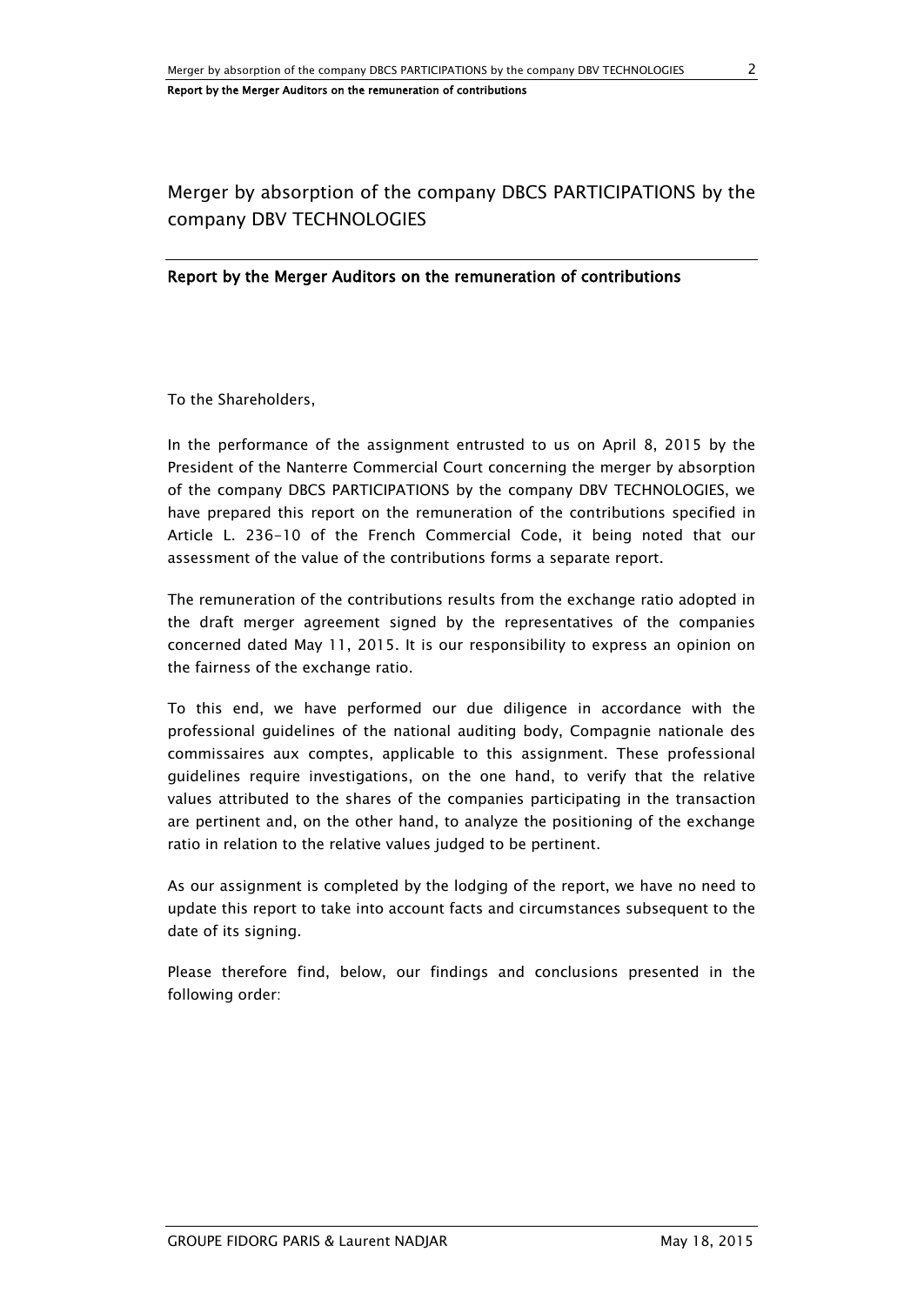- 1. Presentation of the transaction and description of the contributions
- 2. Verification of the pertinence of the relative values attributed to the shares of the companies participating in the transaction
- 3. Assessment of the fairness of the proposed remuneration
- 4. Summary and key points
- 5. Conclusion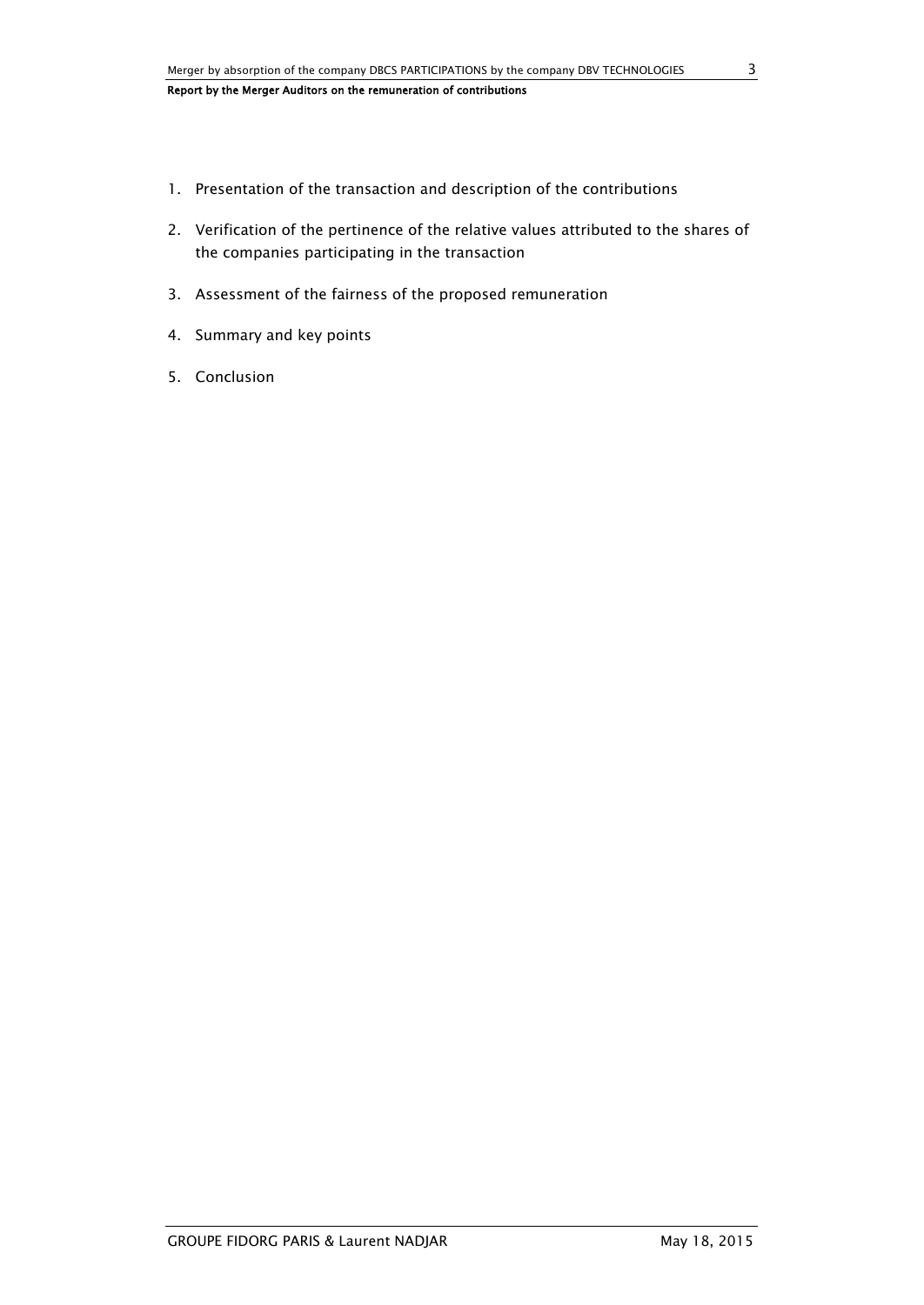### 1. Presentation of the transaction and description of the contributions

The transaction submitted for your approval consists of the merger by absorption of the company DBCS PARTICIPATIONS by the company DBV TECHNOLOGIES.

It should be noted that a merger by absorption of the company PHYS PARTICIPATIONS by the company DBV TECHNOLOGIES is also envisaged.

#### 1.1 Background of the transaction

DBV TECHNOLOGIES is a biopharmaceutical company whose shares are listed on the NYSE Euronext regulated market in Paris and on Nasdaq in New York.

The company is developing a product ("Viaskin Peanut") to fight peanut allergies. The goal is to market this product once the therapeutic testing is completed and the health agreements/authorizations are obtained.

DBCS PARTICIPATIONS and PHYS PARTICIPATIONS are holding companies formed by certain founders of DBV TECHNOLOGIES whose main purpose is holding all equity interests in DBV TECHNOLOGIES. The absorbed companies are currently non-controlling shareholders of DBV TECHNOLOGIES.

The purpose of the envisaged merger transaction is to improve liquidity and access to capital and to rationalize the holding structure of DBV TECHNOLOGIES by its founders and historical shareholders while ensuring the stability of shareholding. As the result of the merger operations, the partners of DBCS PARTICIPATIONS and PHYS PARTICIPATIONS will become direct shareholders in DBV TECHNOLOGIES.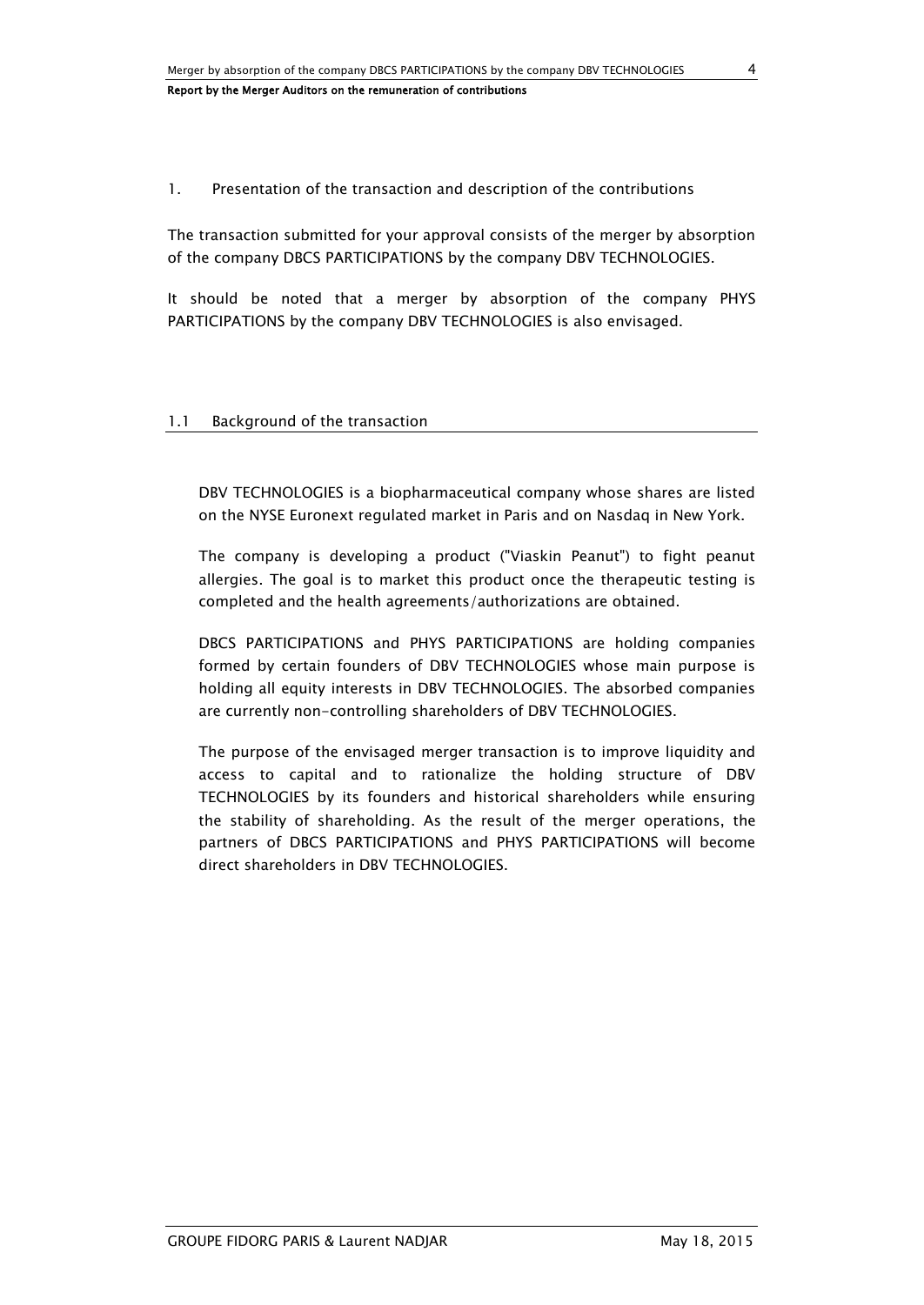#### 1.2 Presentation of the companies participating in the transaction.

#### 1.2.1 Absorbing company: DBV TECHNOLOGIES

DBV TECHNOLOGIES is a limited company whose shares are listed on the NYSE Euronext regulated market in Paris and on Nasdaq in New York.

Its corporate purpose in France and in all countries:

- 1° The development of any innovative medical products, in particular any drug, diagnostic product or treatment;
- 2° The study, research and development, industrial fabrication and marketing of those products;
- 3° The exploitation and development of any patents or licenses relating to those products, and, in general, all commercial, real estate or non real estate, financial or other transactions relating directly or indirectly, in whole or in part, to the corporate purpose or to any other similar or connected purpose, that may facilitate the exploitation and commercial development.

The term of the company is set as 29/03/2092.

The share capital of DBV TECHNOLOGIES is €1,937,248.60, divided into 19,372,486 shares with a nominal value of €0.10 each, fully paid up.

## 1.2.2 Absorbed company: DBCS PARTICIPATIONS

DBCS PARTICIPATIONS is a simplified joint stock company whose corporate purpose is as follows: "To hold all equity interests in DBV TECHNOLOGIES through contribution, subscription and/or increase of capital."

The term of the company is set as May 21, 2102.

The share capital of DBCS PARTICIPATIONS is €577,500, divided into 57,750 shares with a nominal value of €10 each, fully paid up. These 57,750 shares are distributed as follows: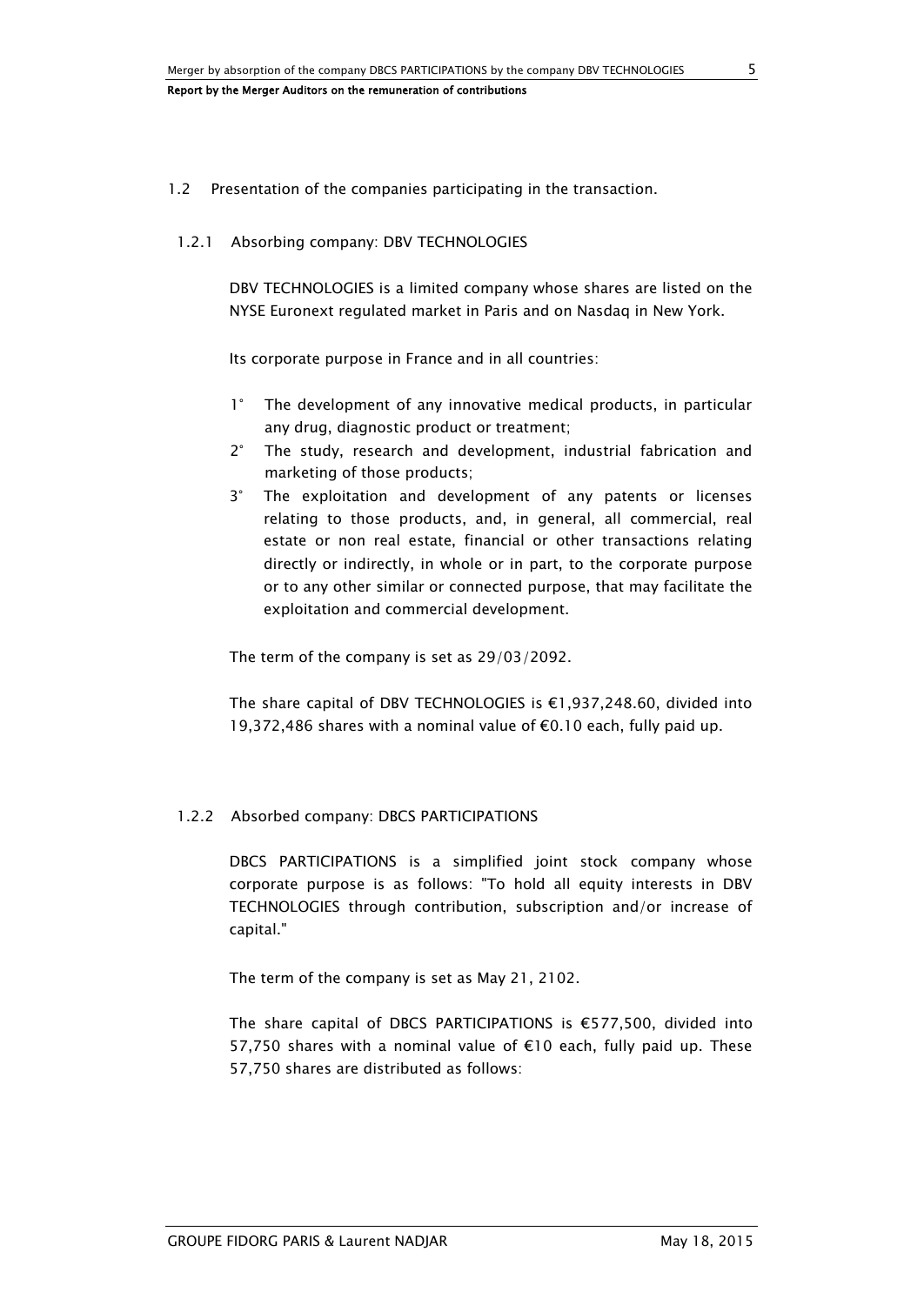| <b>Partners</b>                 | <b>Number of shares</b> | Percentage<br>holding |
|---------------------------------|-------------------------|-----------------------|
| <b>Bertrand Dupont</b>          | 23,101                  | 40%                   |
| Diane Dupont                    | 11,550                  | 20%                   |
| Christophe Dupont               | 11,550                  | 20%                   |
| Indivision Stéphane<br>Benhamou | 11,549                  | 20%                   |
| Total                           | 57,750                  | $100\%$               |

#### 1.2.3 Link between the companies concerned

DBCS PARTICIPATIONS holds 284,798 shares (1.47% of the capital) of DBV TECHNOLOGIES.

### 1.3 Description of the transaction

## 1.3.1 Essential characteristics of the contribution

The Parties agreed, in the draft merger agreement signed on May 11, 2015, that, subject to the fulfillment of the conditions precedent specified in section 1.3.2, DBCS PARTICIPATIONS will contribute all its assets and liabilities, entitlements, values and obligations, without exception and unreservedly, to the recipient company DBV TECHNOLOGIES.

The essential characteristics of the merger transaction are as follows:

- From an accounting and fiscal point of view, the transaction will take effect on January 1, 2015;
- In terms of corporation tax, the merger transaction comes under the preferential treatment in Articles 210 A et seq. of the French General Tax Code;
- In terms of registration fees, the transaction is subject to the fixed fee of €500 in accordance with Article 816 I of the French General Tax Code.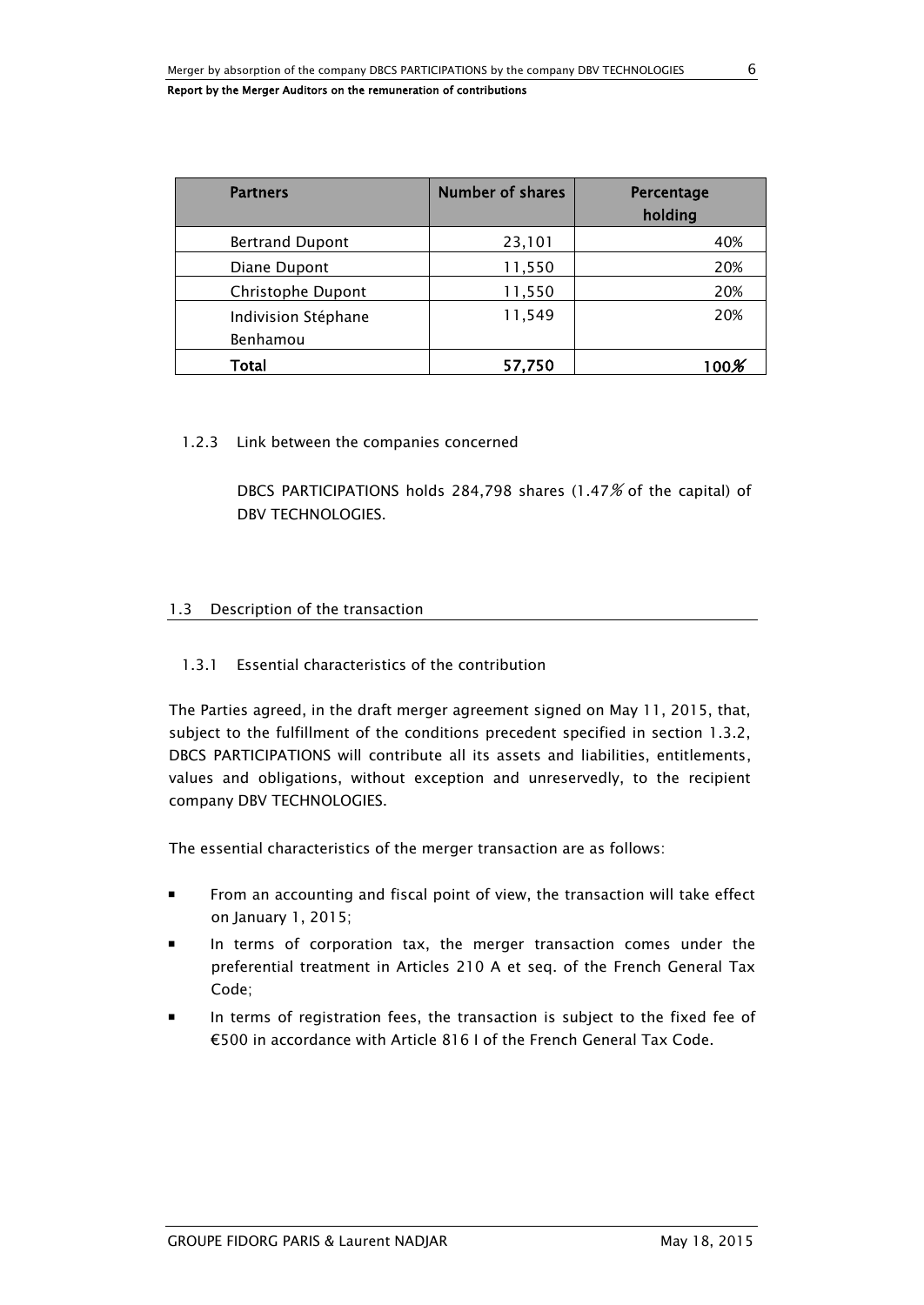### 1.2.3 Conditions precedent

These contributions made as part of the merger, as subject to the following conditions precedent:

- Approval by the General Meeting of shareholders of DBCS PARTICIPATIONS of the transaction and the draft merger agreement;
- Approval by the General Meeting of shareholders of DBV TECHNOLOGIES of the transaction, the draft merger agreement and the envisaged capital reduction;
- Approval of the financial statements for the fiscal year ended December 31, 2014 by the DBV TECHNOLOGIES General Meeting.

All of which under the conditions set out in applicable laws and regulations.

The fulfillment of those conditions precedent will be adequately established, in all matters, by the submission of a certified accurate copy or extract of the minutes of the deliberations of the General Meetings of DBV TECHNOLOGIES and DBCS PARTICIPATIONS.

Material proof of the final completion of the merger may be established by any other means.

These conditions precedent must be fulfilled no later than December 31, 2015. Failure to do so, unless that deadline is extended, will automatically render this agreement null and void.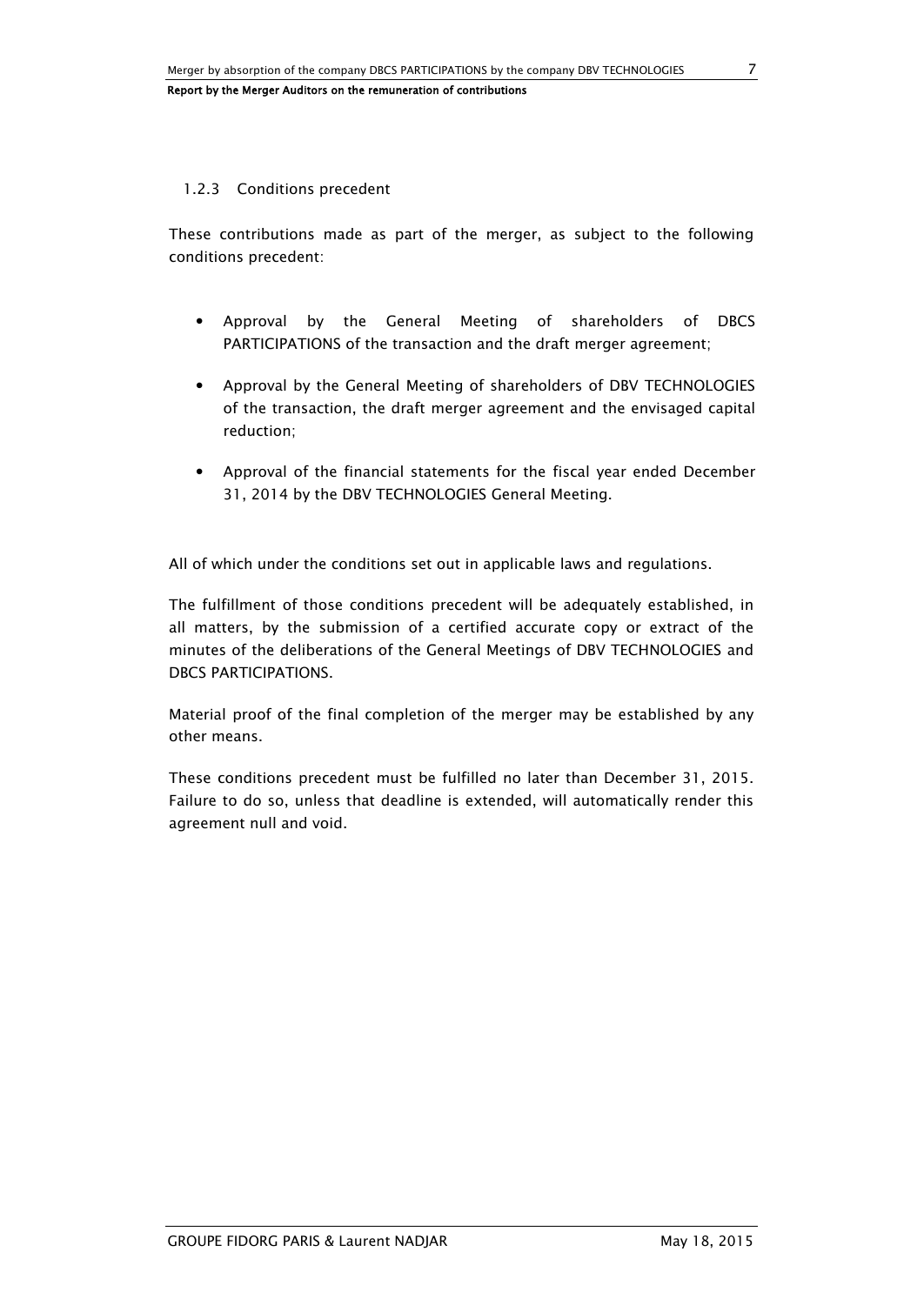#### 1.3.3 Remuneration of the contribution

## Valuation method and calculation of the exchange ratio

Under the terms of the merger agreement, the parties have adopted, for the determination of the exchange ratio of ownership interests, the actual value of the absorbed and absorbing companies on the transaction completion date.

Under CRC rule 2004-01, for companies under separate control and with the merger transaction in the natural direction, the assets transferred and the liabilities assumed must be valued at their actual value.

Under the terms of the merger agreement, the actual value of DBV TECHNOLOGIES SA securities has been calculated by adopting a valuation per share equal to the average of its share price on Compartment B of Euronext Paris over last 30 days weighted by the trading volume, on the signing date of the merger agreement, in this case €45.87.

The actual value of DBCS PARTICIPATIONS was determined by adopting the revalued net asset method, it being noted that the company's assets essentially consist of the DBV TECHNOLOGIES securities held. The DBV TECHNOLOGIES securities thus held have been valued by adopting the same valuation method as was used to determine the actual value of DBV TECHNOLOGIES.

Based on the values calculated in this way, the exchange ratio has been set at 5.0001 DBV TECHNOLOGIES shares for 1 DBCS PARTICIPATIONS share.

It should be noted that the partners of DBCS PARTICIPATIONS have expressed their intention to individually waive their rights to any fractional shares.

#### Capital increase

The result of the exchange ratio calculated above is that DBCS PARTICIPATIONS shareholders should receive in exchange for the 57,750 shares comprising the share capital of DBCS PARTICIPATIONS, 288,755 DBV TECHNOLOGIES shares to be created by the latter through a capital increase.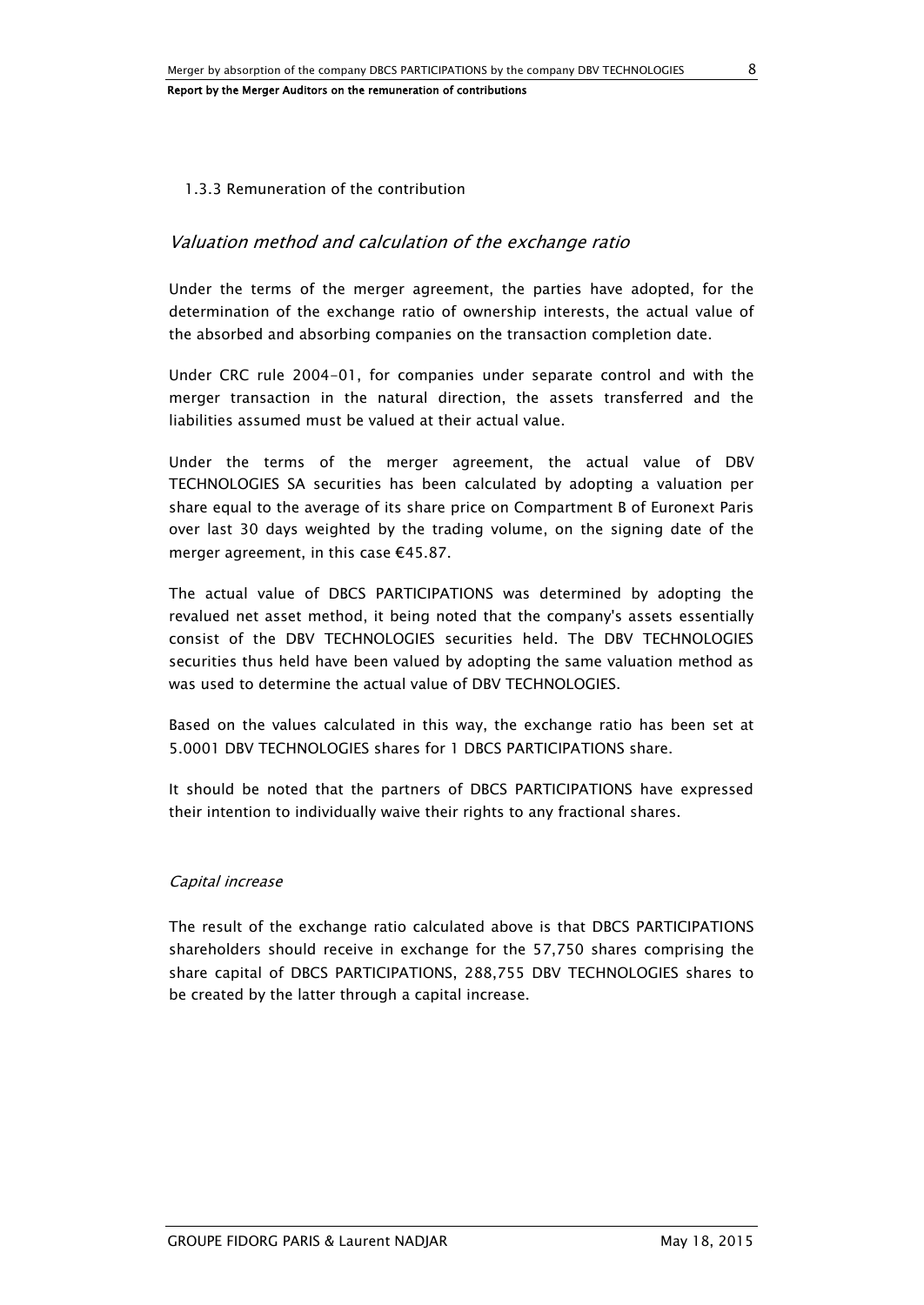The share capital of DBV TECHNOLOGIES will thus be increased by €28,875.50.

To the extent that, after the merger, DBV TECHNOLOGIES will hold 284,798 treasury shares, the merger will be followed by a capital reduction by the cancellation of those treasury shares. Share capital will thus be reduced by €28,479.80.

The new shares referred to above will be subject to all DBV TECHNOLOGIES bylaws and will carry all entitlements from the date of their creation, regardless of the final completion date of the merger.

## Merger premium

The difference between:

- the net value of the net assets transferred by DBCS PARTICIPATIONS, i.e.€13,245,269,
- and the nominal value of the shares actually created as part of the capital increase by DBV TECHNOLOGIES, i.e. €28,875.50,

will constitute the projected merger premium, i.e. €13,216,393.76, posted on the liabilities side of the balance sheet of DBV TECHNOLOGIES and to which the rights of the old and new company shareholders refer.

The capital reduction by cancellation of the treasury shares received involves the reduction of the merger premium to €13,035,204.46.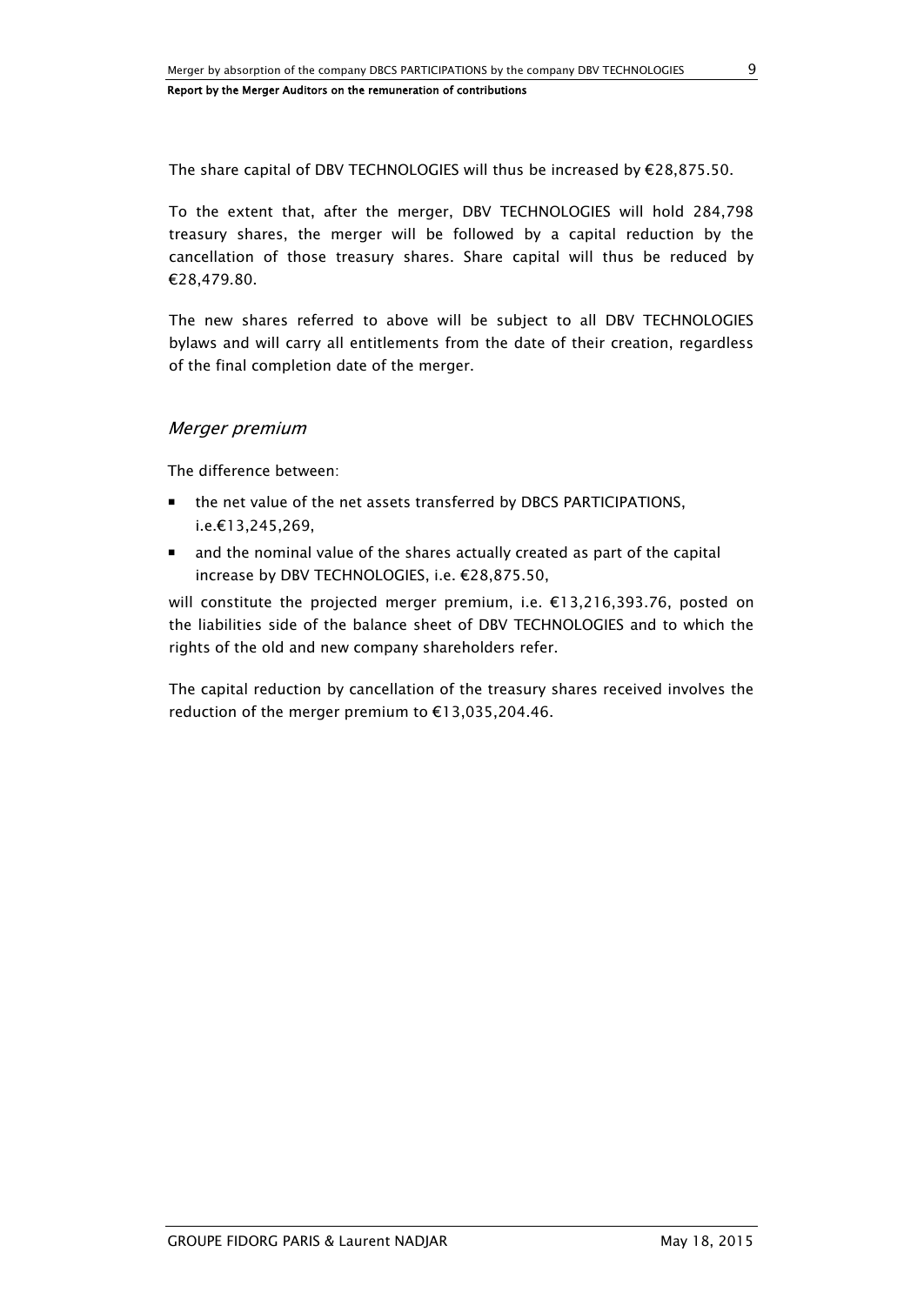#### 1.4 Presentation of the contributions

### 1.4.1 Description of the contributions

All asset and liability items are contributed on the basis of their actual value. It should be noted that certain items were contributed at their net book value as of December 31, 2014 insofar as their real value was considered to correspond to their net book value.

The valuations described below are based on the financial statements of the absorbed company as of December 31, 2014, revalued in light of the information communicated on May 4, 2015.

### Transferred Net Assets

As the contributed assets amount to €13,311,054 and the liabilities assumed amount to €65,785, the transferred net assets amount to €13,245,269, broken down as follows:

|                                                | Amount (in<br>Euros)      |
|------------------------------------------------|---------------------------|
|                                                | <b>Transferred Assets</b> |
| Financial assets (284.798 DBV ordinary shares) | 13,063,684                |
| <b>Receivables</b>                             | 1,683                     |
| Tradable securities                            | 224,976                   |
| Cash & equivalents                             | 20,711                    |
| Total transferred assets                       | 13,311,054                |
|                                                |                           |
|                                                | Liabilities assumed       |
| Borrowing and other financial liabilities      | 30,000                    |
| Trade payables and related liabilities         | 2,520                     |
| Tax and social liabilities                     | 979                       |
| Other liabilities                              | 36                        |
| Provisions for expenses (excl. tax)            | 32,250                    |
| Total liabilities assumed                      | 65,785                    |
|                                                |                           |
| <b>Transferred Net Assets</b>                  | 13,245,269                |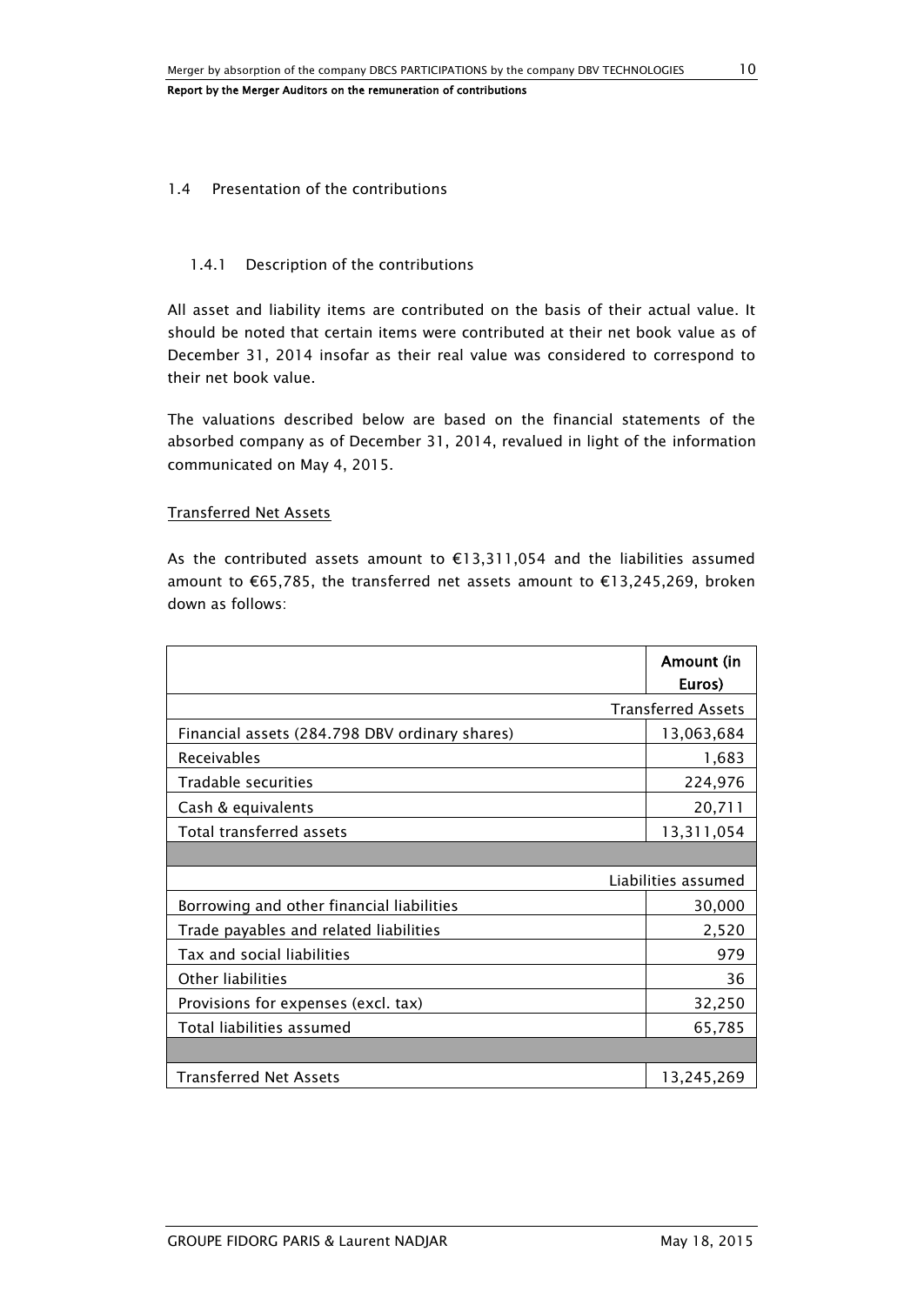## 2. Verification of the pertinence of the relative values attributed to the shares of the companies participating in the transaction

2.4 Work performed by the merger auditors

Our assignment comes under the other interventions defined by law and provided by the conceptual framework of our professional guidelines.

The purpose is to enlighten the shareholders of DBV TECHNOLOGIES and DBCS PARTICIPATIONS regarding the remuneration of the proposed contributions. Consequently, it is not strictly speaking an audit assignment or a limited audit assignment. Nor does it involve the validation of the tax regime applicable to the transactions.

It is not similar to a "*due diligence*" assignment carried out for a lender or an acquirer and does not include the full work necessary for that type of intervention. Our report cannot therefore be used in that context.

Our opinion is expressed as of the date of this report which constitutes the completion of our mission.

We have carried out the work that we considered necessary in accordance with the guidelines of the national auditing body, Compagnie nationale des commissaires aux comptes, applicable to this type of assignment.

Within the framework of our assignment, we performed the following work in particular:

- We spoke with the managers in charge of the envisaged transaction to understand the proposed transaction and its context, and to analyze the economic, accounting, legal and tax terms and conditions.
- We took note of various documents relating to the envisaged transaction, primarily the merger agreement signed by the parties;
- We reviewed the valuation adopted for the companies concerned in this transaction. We satisfied ourselves of the correct implementation of the methods applied and the calculation of the resulting valuation and we reviewed the valuation approaches and financial parameters used;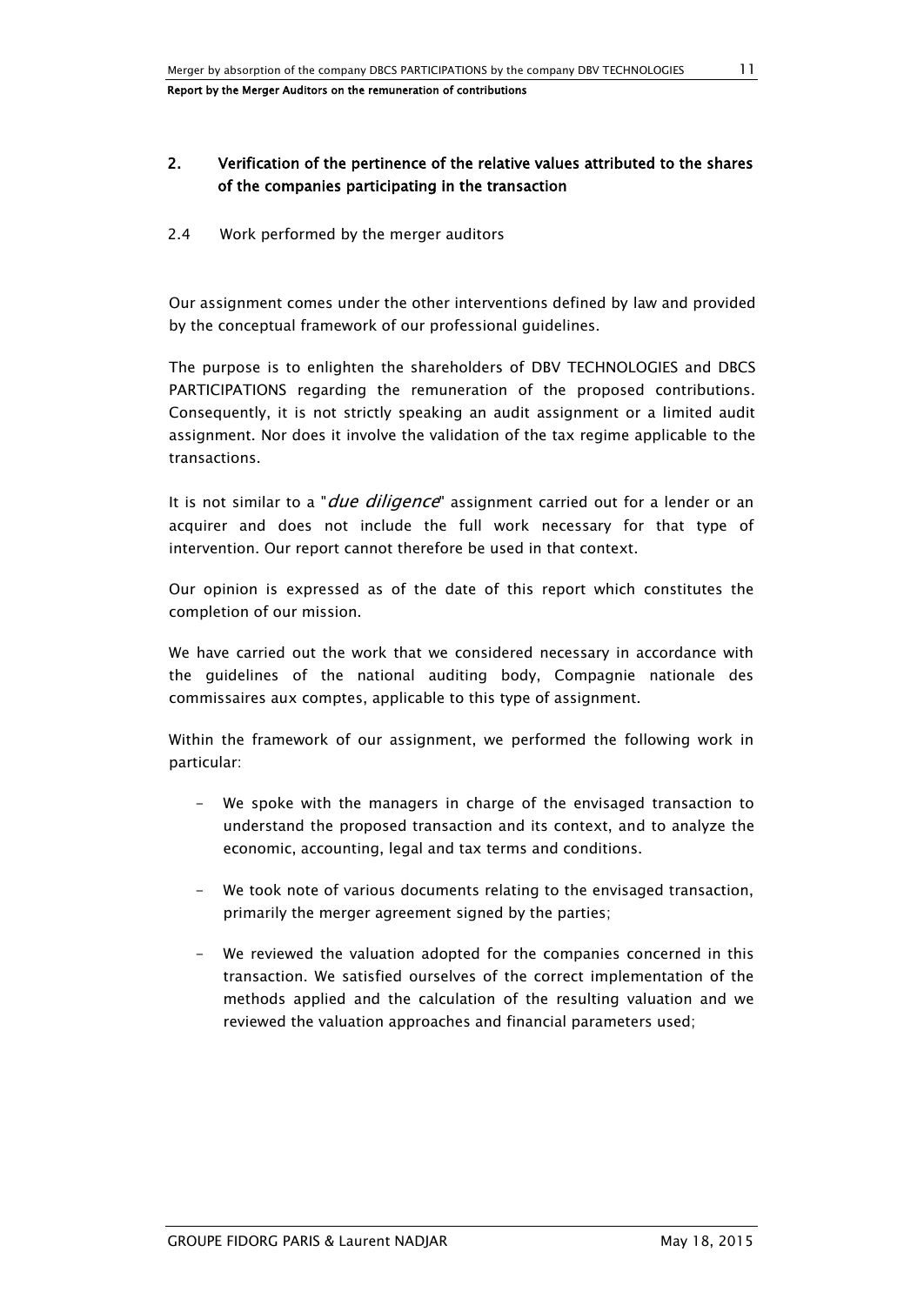- To satisfy ourselves of the reliability of the financial statements and of the accounting information communicated to us, we verified that the Statutory Auditors of DBV TECHNOLOGIES had unreservedly certified the December 31, 2014 financial statements and we also reviewed the December 31, 2014 financial statements of DBCS PARTICIPATIONS which are not audited by a Statutory Auditor;
- We also obtained recent information on the activities of DBCS PARTICIPATIONS and DBV TECHNOLOGIES in order to check the consistency of the revaluation of the net assets of December 31, 2014;
	- ∘ Taking into account the specifics of the activity and outlook of DBV TECHNOLOGIES, we did not apply any additional valuation methods.
	- ∘ The valuation of a DBV TECHNOLOGIES share, equal to its average share price on Compartment B of Euronext Paris over the last 30 days weighted by the trading volume, was considered to be the most pertinent method for determining the real value.
	- ∘ Nonetheless, we reviewed recent reports by financial analysts in order to confirm the average share price adopted. This review permitted us to confirm the valuation adopted.
	- ∘ Similarly, we reviewed DBV TECHNOLOGIES' business plan to check that it did not call into question the valuation adopted.
	- ∘ We also took note of the recent stance by the U.S. health authority, the Food and Drug Administration (FDA), which has granted the allergy treatment "Viaskin Peanut" the status of therapeutic breakthrough on the basis of the initial satisfying results from the trials conducted. This FDA decision signals the recognition of the need for a peanut allergy treatment, as well as the good results from the Phase II trials of VIPES in children.
	- ∘ The company's value is directly linked to future decision to authorize the marketing and effective sale of the product developed. Should the necessary authorizations not be obtained and the product not marketed, the DBV TECHNOLOGIES valuation adopted for this contribution could be called into question.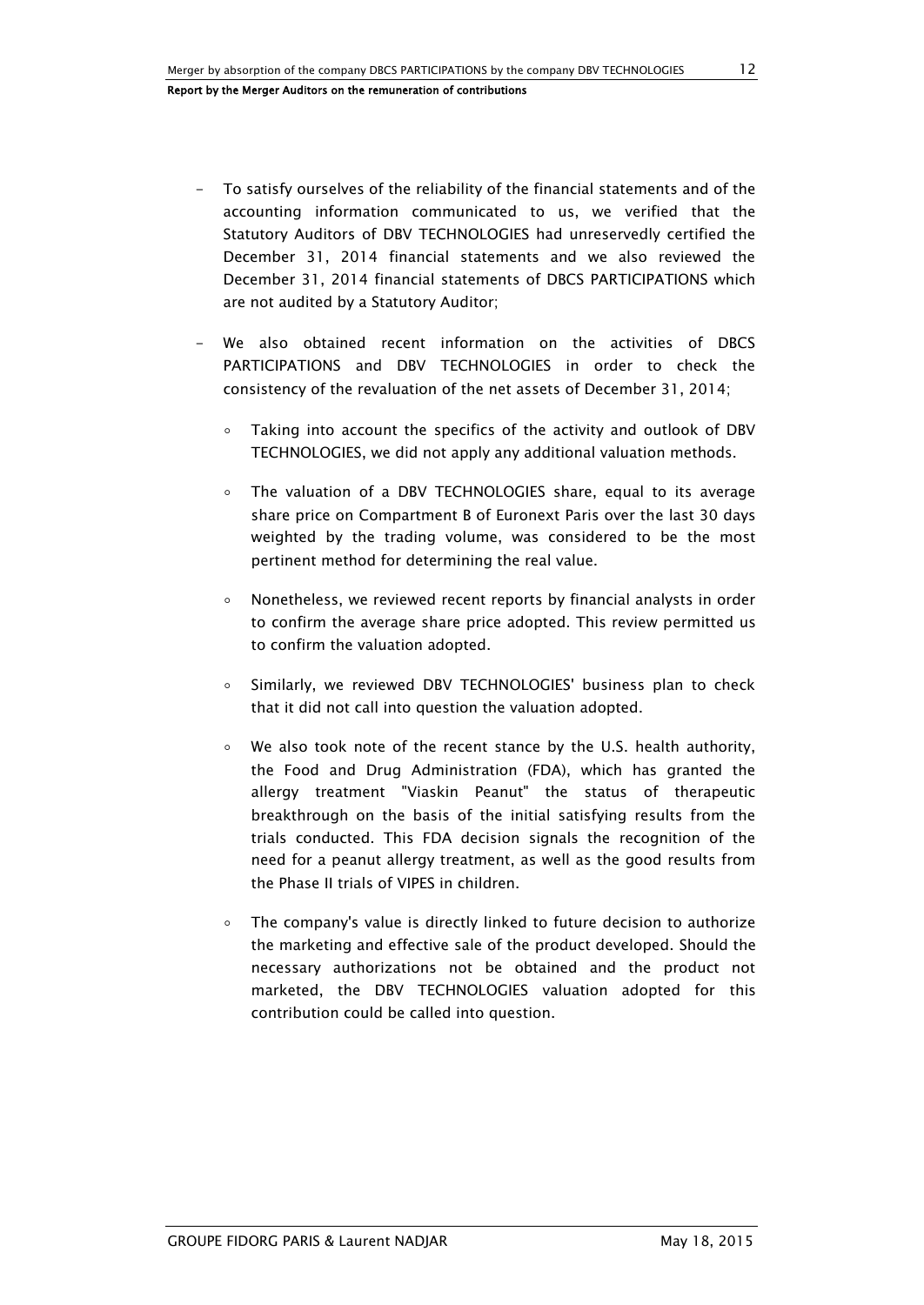- ∘ As of the date of our report, no factor, information or studies call into question the viability of the project.
- Lastly, we obtained a letter from the directors of the absorbed and absorbing companies confirming the significant factors used in our assignment.
- 2.2 Valuation methods and relative values attributed to the shares of the companies in the draft merger agreement.
	- 2.2.1 Value attributed to the absorbing company DBV TECHNOLOGIES

The actual value of DBV TECHNOLOGIES SA securities has been calculated by adopting a valuation per share equal to the average of its share price on Compartment B of Euronext Paris over last 30 days weighted by the trading volume, on the signing date of the merger agreement.

The resulting value per share is  $€45.87$ .

2.2.2 Value attributed to the absorbed company - DBCS PARTICIPATIONS

DBCS PARTICIPATIONS has been valued on the basis of its adjusted net book value.

It should be noted that DBCS PARTICIPATIONS owns 284,798 shares in DBV TECHNOLOGIES.

The main adjustment therefore consists of replacing the book value of the DBV TECHNOLOGIES shares with their actual value calculated as explained in section 2.2.1 of this report.

As regards other assets (current assets and liabilities and financial debts), their net book value has generally been considered representative of their actual value.

The total adjusted net assets obtained in this way, divided by the total number of shares, produces a value per share of €229.36.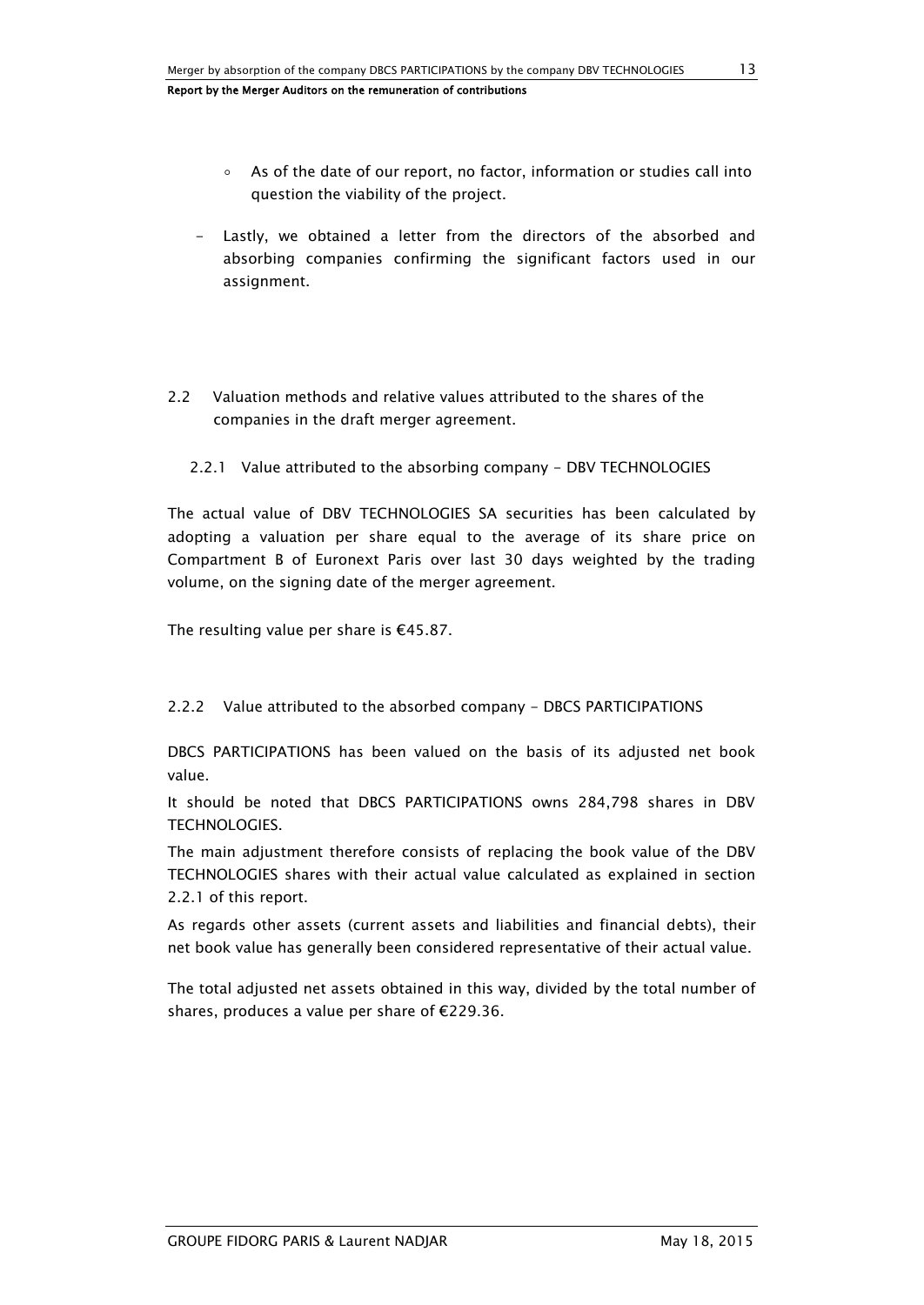#### 2.3 Valuation criteria discarded

The companies discarded the following criteria:

- A comparison with recent comparable transactions could be made due to the lack of known similar transactions.
- The Discounted Cash Flow method taking into account the specifics of DBV TECHNOLOGIES.
- Similarly, taking into account the specifics of DBV TECHNOLOGIES, multiple sectors could not be identified, nor multiple valuations based on listed companies with the same activities as DBV TECHNOLOGIES.
- 2.4 Comments and/or observations of the merger auditors on the valuations given in the draft merger agreement.

2.4.1 Value attributed to the absorbing company - DBV TECHNOLOGIES

We have no observations to make on the basis of the valuation methods discarded in valuing DBV TECHNOLOGIES.

We have no particular comments to make on the application of the share price method which, taking into account the specifics of DBV TECHNOLOGIES, is the most pertinent method for valuing the company.

2.4.2 Value attributed to the absorbed company - DBCS PARTICIPATIONS

The value attributed to DBCS PARTICIPATIONS calls for no comments on our part. The main revaluation was of the DBV TECHNOLOGIES securities held. Our assessment of the value adopted for DBV TECHNOLOGIES is explained in Section 2.4.1.

The adopted approach is pertinent given that the assets of DBCS PARTICIPATIONS essentially consist of DBV TECHNOLOGIES securities.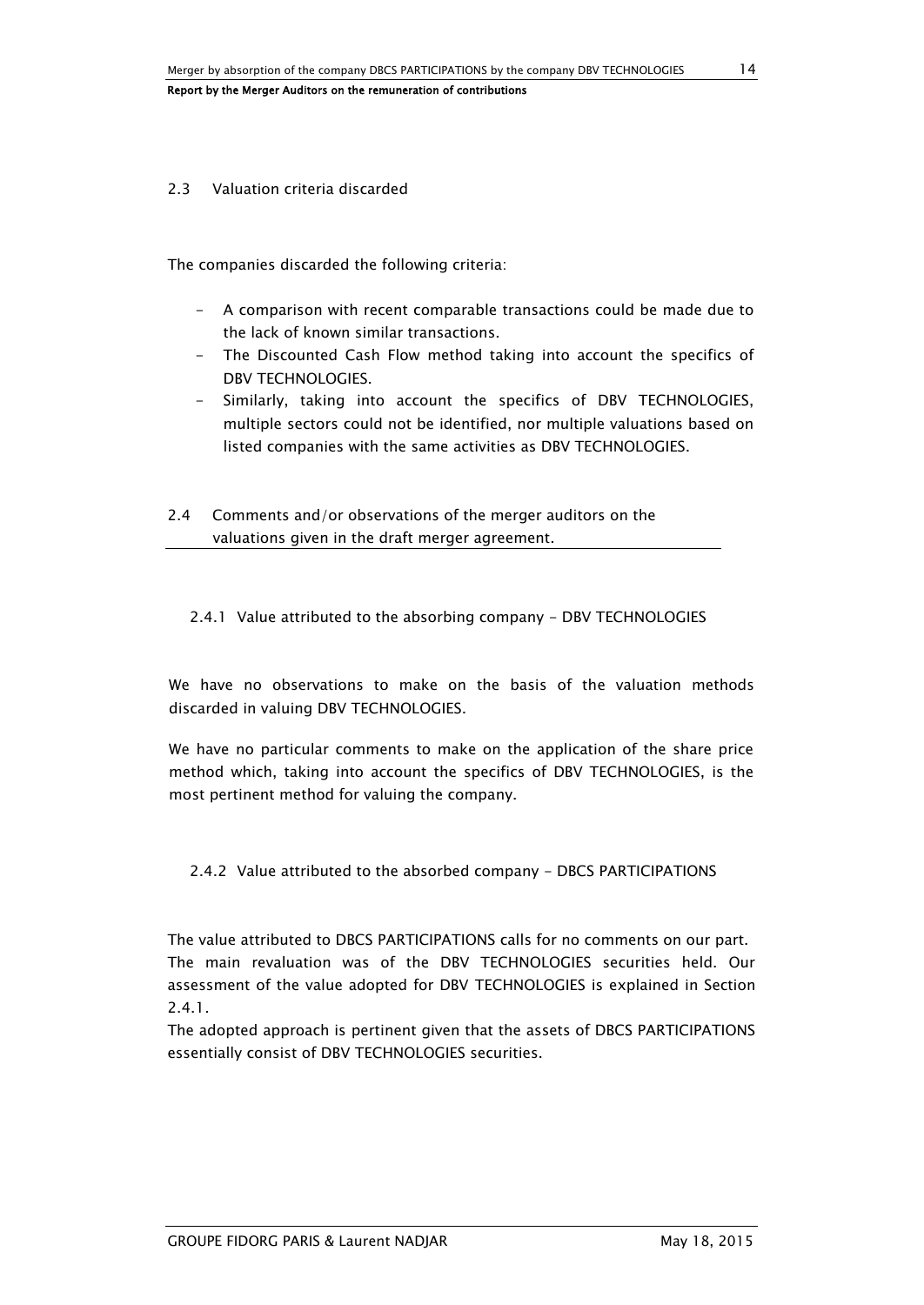#### 2.5 Assessment of relative values

As jointly agreed by the Parties:

- the actual value of a DBV TECHNOLOGIES share is set at €45.87,
- the actual value of a DBCS PARTICIPATIONS share is set at €229.36.

These relative values result from the valuation methods described above for each company participating in the transaction.

The checks performed on the data used and the calculations call for no special comments.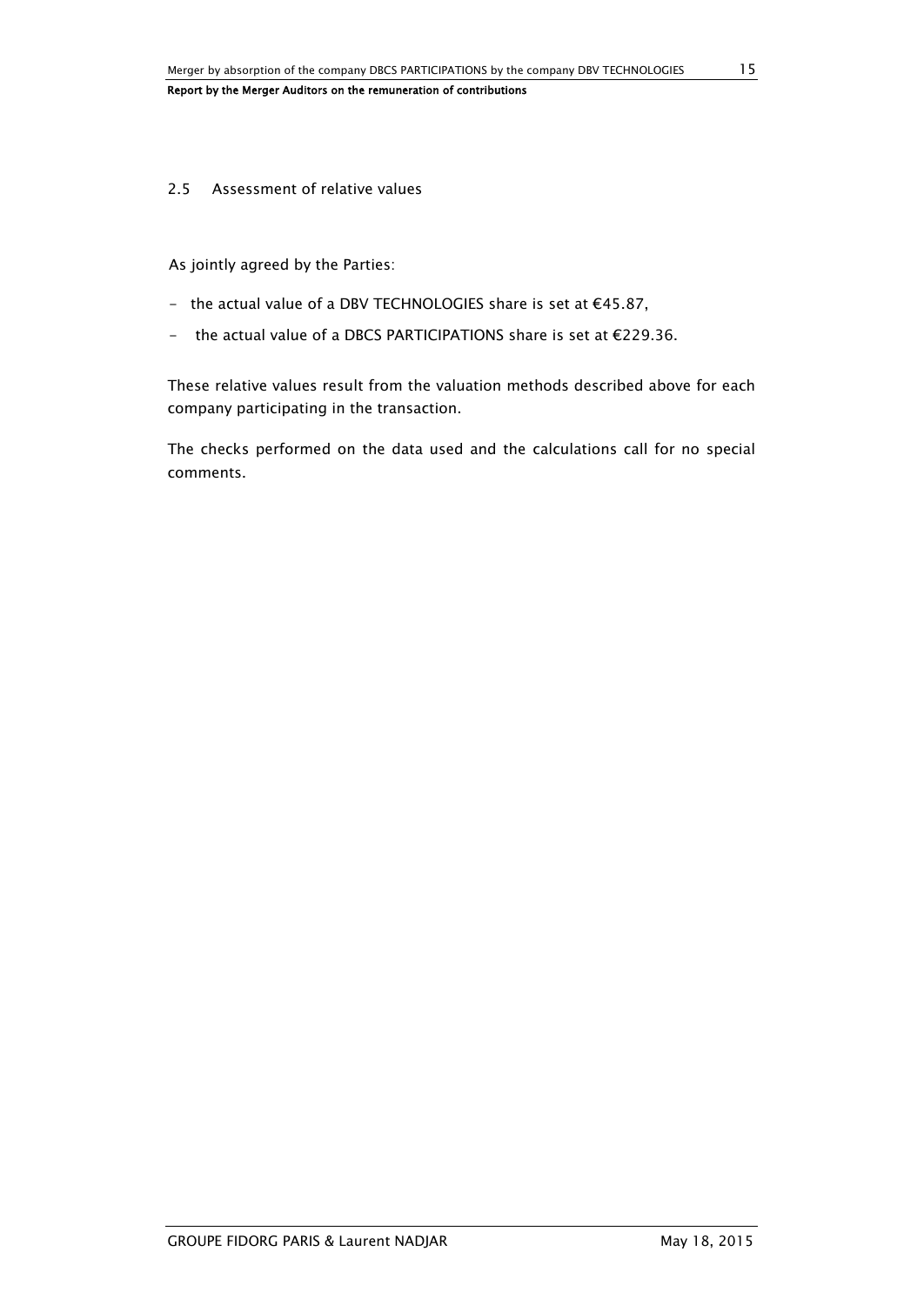### 3. Assessment of the fairness of the proposed remuneration

#### 3.1 Exchange ratio proposed by the parties

The exchange ratio of ownership interests has been set, by joint agreement of the Parties, at 5.0001 DBV TECHNOLOGIES for 1 DBCS PARTICIPATIONS share.

#### 3.2 Work performed by the merger auditors

Our work consisted of analyzing the positioning of the proposed parity in relation to the relative values judged to be pertinent.

## 3.3 Assessment and positioning of the exchange ratio, comments and/or observations

The exchange ratio results from the application of the relative values determined by the parties to the transaction and examined in Section 2 of this document.

The exchange ratio has been determined as accurately as possible without rounding the number of DBV TECHNOLOGIES shares given in exchange for the DBCS PARTICIPATIONS shares issued to remunerate the contributions.

It should be noted that the partners of DBCS PARTICIPATIONS have expressed their intention to individually waive their rights to any fractional shares.

It should be noted that the valuation of DBCS PARTICIPATIONS is primarily linked to the valuation of the DBV TECHNOLOGIES securities that it holds. Consequently, the valuations adopted have been made using uniform valuation criteria. This approach does not disadvantage any shareholder and preserves the stability of shareholding.

Thus, the number of shares to be issued by DBV TECHNOLOGIES in exchange for the contribution made by DBCS PARTICIPATIONS corresponds precisely to the application of the relative values of the shares of each company participating in the transaction.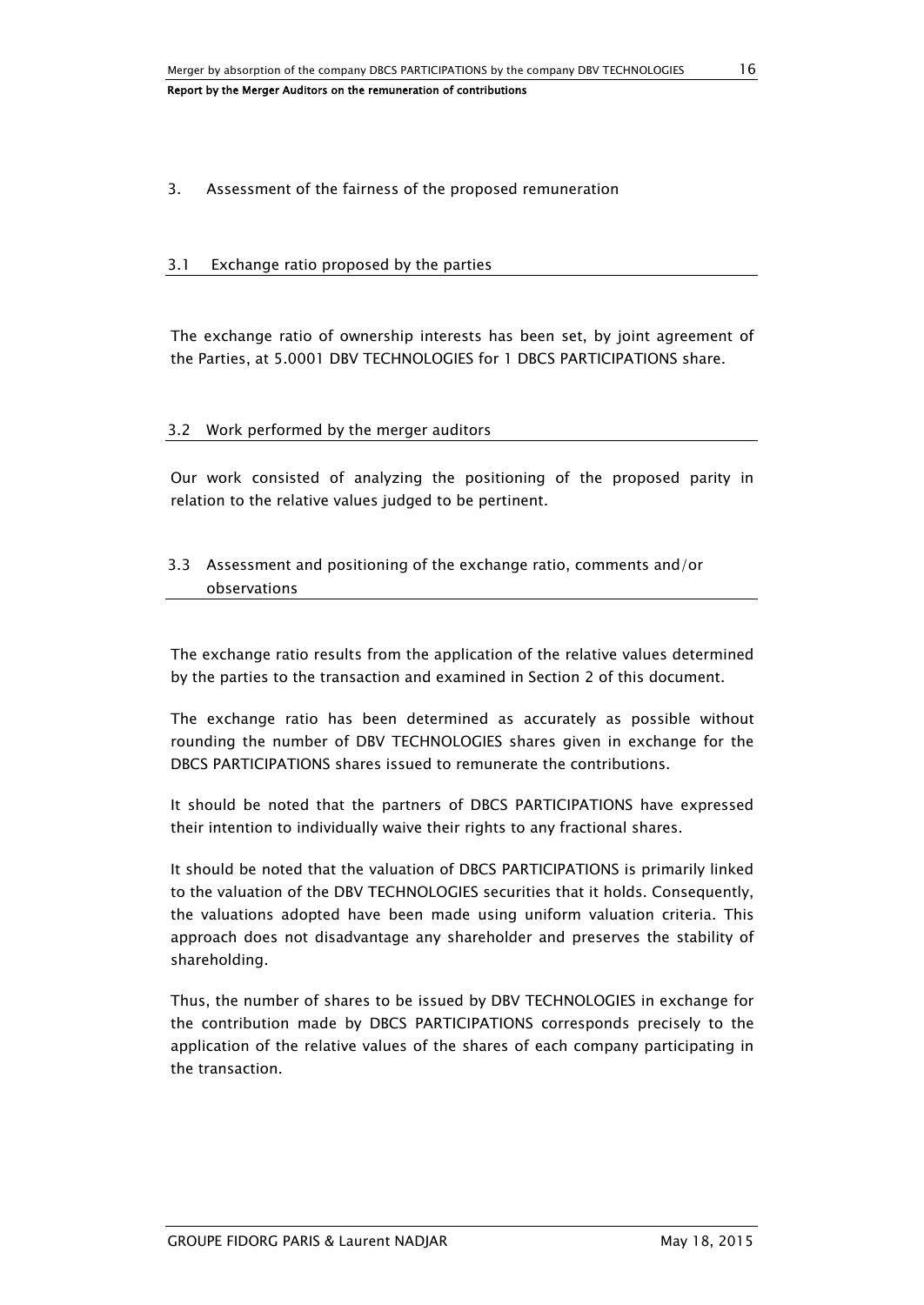3.4 Impact of the exchange ratio on the position of various categories of shareholder

Before the completion of the merger transaction, DBCS PARTICIPATIONS holds 284,798 shares in DBV TECHNOLOGIES.

Following the completion of the merger transaction and after the envisaged capital reduction, the partners of DBCS PARTICIPATIONS will receive 288,755 shares in DBV TECHNOLOGIES.

## 4. Summary - Key points

### 4.1 Work performed

We have performed the necessary work to assess the relative values of the absorbed and absorbing companies' shares and to verify the fairness of the proposed exchange ratio.

## 4.2 Essential factors impacting the values and the exchange ratio

The valuations adopted have been made using uniform valuation criteria. This approach does not disadvantage any shareholder and preserves the stability of shareholding.

We draw your attention to the fact that this valuation relies mainly on the ability of DBV TECHNOLOGIES to actually achieve its business plan. This ability is directly impacted by the limits imposed by the risks and uncertainties of regulatory authorizations and the research and development process to obtain the marketing authorization for the products developed by DBV TECHNOLOGIES.